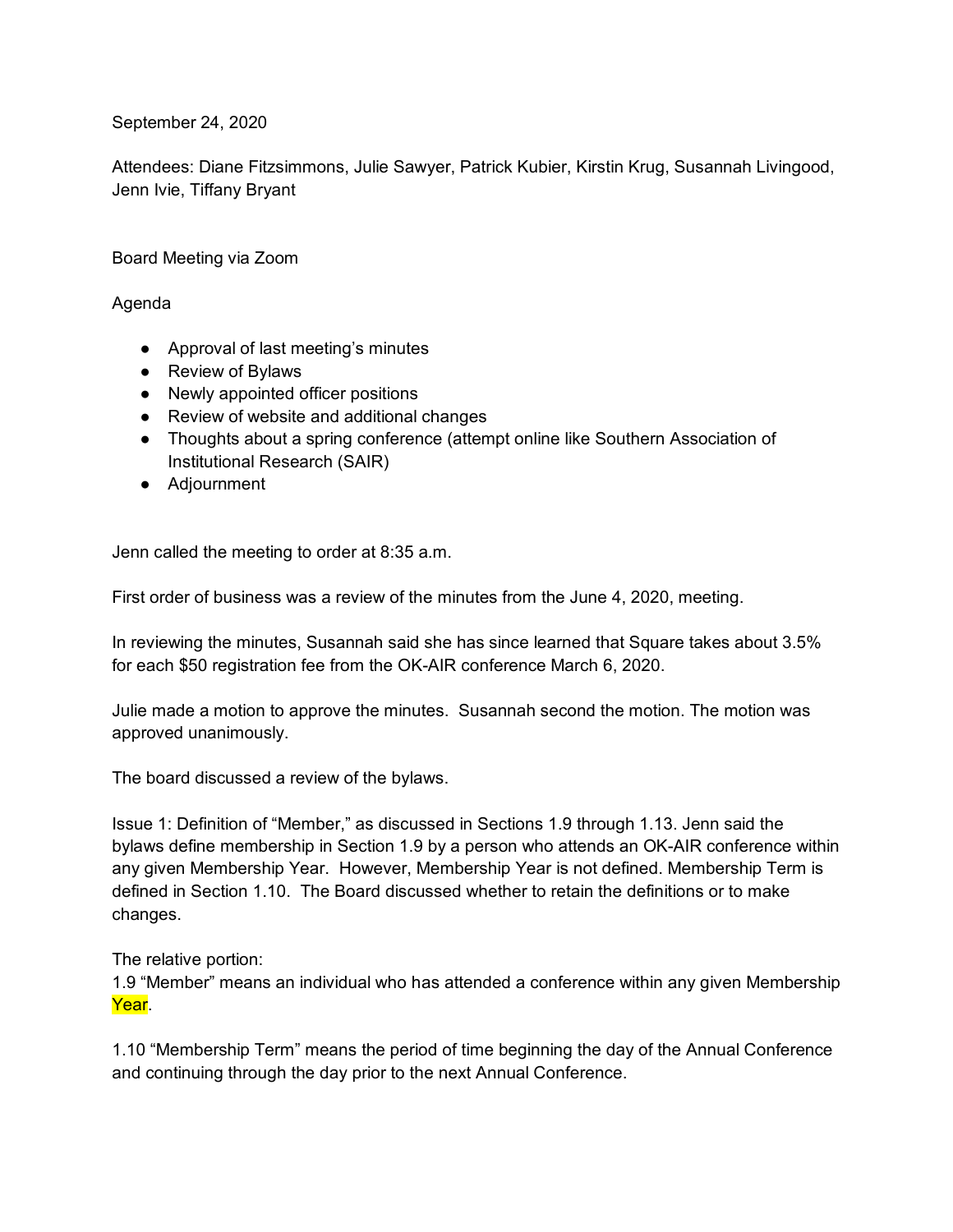1.11 "Current Conference" means the conference in session at the time of any given vote.

1.12 "Active Member" means a Member who is present and who is in attendance at the Current Conference.

1.13 "Inactive Member" means a Member who has attended past conferences but is not present and/or is not in attendance at the Current Conference. End of bylaws insert

Susannah shared how SAIR handles these definitions.

Julie said she agrees membership should be available without attending the meeting but thinks even a nominal fee should give more benefits than just access to the list-serv and voting for officers.

Susannah said a more prominent location of the membership sign-up on the website seems to have increased membership.

Julie suggested changing the word "Year" to "Term" in Section 1.9, which more accurately reflects the time period between conferences. This change must be approved by the membership at an annual conference.

Issue 2: Jenn suggested the word "higher" be removed from Section 2.2

## The relative portion:

2.2 Purpose. The purpose of the Association is to provide persons interested in institutional research, and planning a venue for the discussion and improvement of research, assessment, and planning for institutions of higher education in the state of Oklahoma. End of bylaws insert

Jenn believes this change might open up the conference to more people. Julie said she prefers the focus on higher education. Diane agreed with her because she believes the focus on higher education is best because of differences between funding, etc., for higher education and common education. Tiffany provided this excerpt from national AIR: "The Association for Institutional Research (AIR) empowers higher education professionals to leverage data, analytics, information, and evidence to make decisions and take actions that benefit students and institutions and improve higher education."

The consensus appeared to be to keep "higher" in Section 2.2.

Iesue 3: The board discussed Section 3.1:

The relative portion: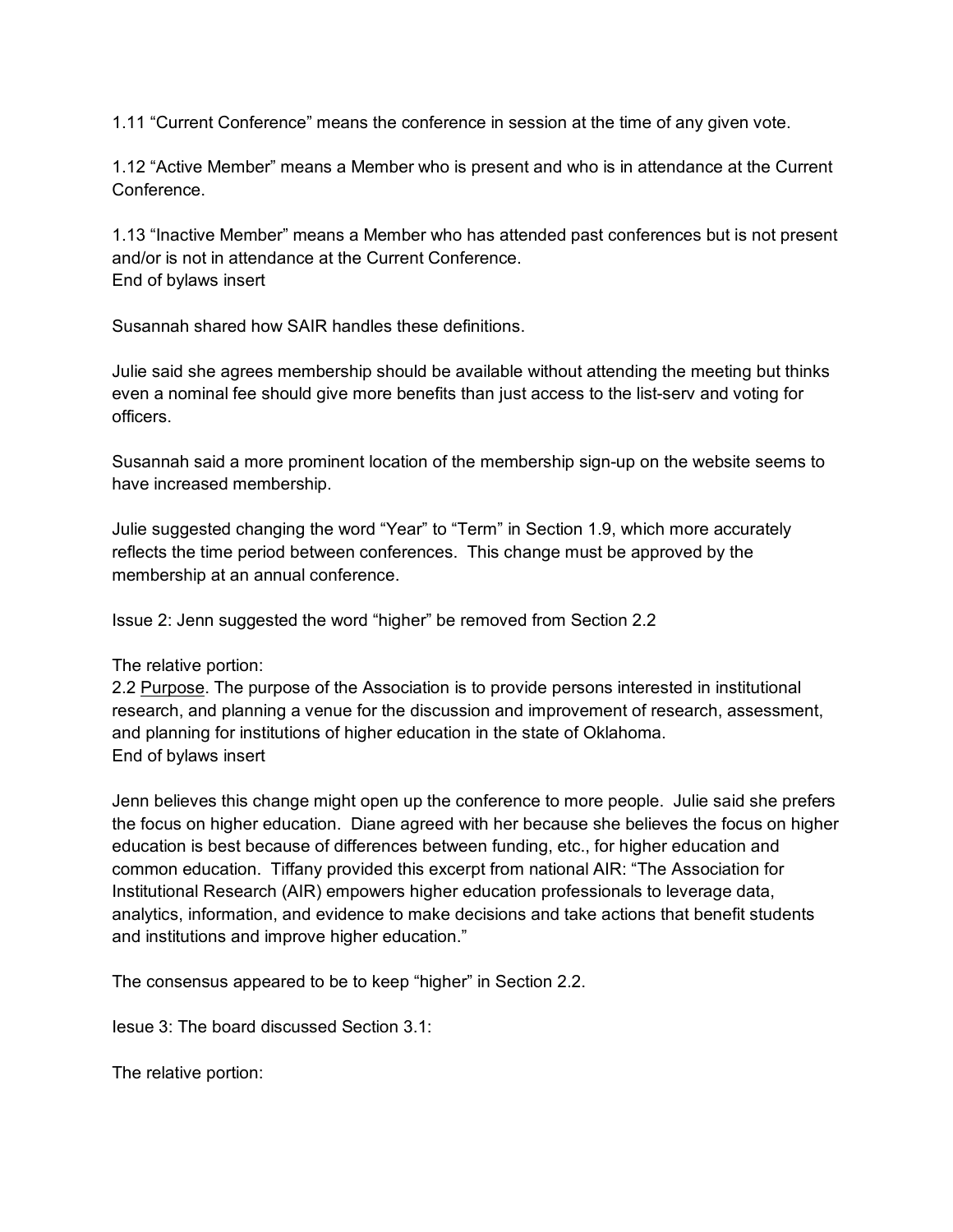3.1 Membership Qualifications. Membership is open to individuals interested in and dedicated to the improvement of research, assessment, and planning for institutions of education. Any individual attending a conference shall be considered a member of the Association. End of bylaws insert

Susannah pointed out the membership does not specifically exclude vendors, although that has been the informal practice.

Tiffany asked for research on the topic.

Julie asked why vendors should be excluded.

Tiffany and Jenn said the membership gives access to the list-serv, and the board believes vendors should not have access to that. However, they also noted, all list-serv submissions are reviewed before posting.

Jenn said that conference sponsors also get access to attendees information. The board discussed the possibility of allowing registrants to opt out for privacy reasons.

Tiffany asked whether too many "opt-outs" would make it difficult to fulfill the benefit of access to registrants for being a sponsor.

Issue 4: The board discussed the wording in Section 3.3 Membership Classifications.

## The relative portion:

3.3 Membership Classifications. Any individual attending any conference during the Membership Term shall be classified as an Active Member or an Inactive Member. Active Members shall be those Members present and in attendance at the Current Conference while such conference is in session. Inactive Members shall be those Members who have attended past conferences but are not present and are not attending the Current Conference in session. End of insert

The board consensus is that the word is confusing and redundant. If membership requires attending the conference, then a person cannot be an inactive member. Therefore, the classification of "inactive member" should be eliminated.

Susannah said the bylaws should be amended to simplify membership.

Julie agreed but does not want to change until consideration is made as to what membership is and provides.

Diane suggested appointing a sub-committee to review the bylines and make suggested changes.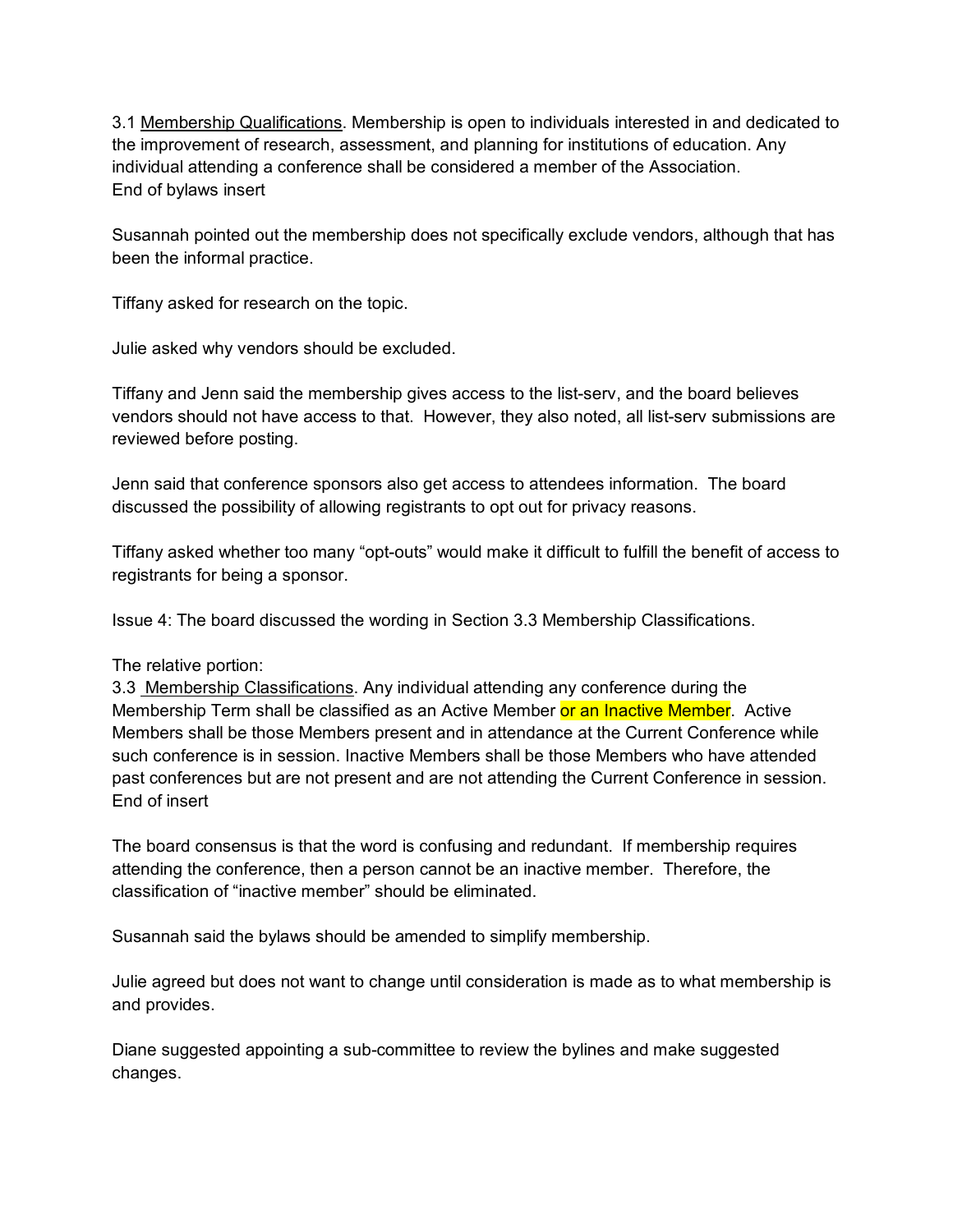Tiffany is interested in serving as Membership Coordinator and serving on the sub-committee.

The board discussed having a sub-committee to look at membership issues in the bylaws. Once that subcommittee resolves the membership questions, then a complete review of the bylaws can be done by a second sub-committee.

Tiffany moved to create a membership committee of at least three members, of whom at least one will be a board member, who will chair the committee. Susannah seconded. The motion was unanimously approved.

Jenn identified additional bylaw wording and/or requirements that may need to be addressed:

- A personal donation is required of a board member.
- A board member must live in Oklahoma and be "over the age of twenty-one."
- A person is eligible for a board membership even if that person was removed from the board previously.
- Too much verbiage on term limits.
- Absence of three consecutive board meetings enables the board to remove the absent person from the board.
- The wording related to "verbal resignation" seems confusing and conflicting.
- The bylaws of officer terms may differ from practice.
- An immediate past president position should be filled.
- Periodic reviews are required to ensure no activities could jeopardize tax-exempt status.

Bylaw amendments must be approved by a two-thirds quorum of the active members at any annual, regular, or special meeting of the members.

The board's consensus was that the review of the full bylaws will be done by a committee after the membership committee completes its review.

Jenn then opened discussion on creating/filling the positions of Membership Coordinator, President-elect, Conference Coordinator, and Webmaster.

Susannah suggested combining President-elect and Conference Coordinator because organizing a conference is good preparation and/or indicator of one's ability to serve as president.

The board discussed creating the positions of Membership Coordinator, Presidentelect/Conference Coordinator, and Webmaster. The President-elect/Conference Coordinator position appears to lack a possible candidate so the board appeared to be reluctant to create the position at this time.

Tiffany suggested planning the conference as a team, and Susannah suggested voting at the next conference whether to re-elect Jenn as President and then recruiting a President-elect.